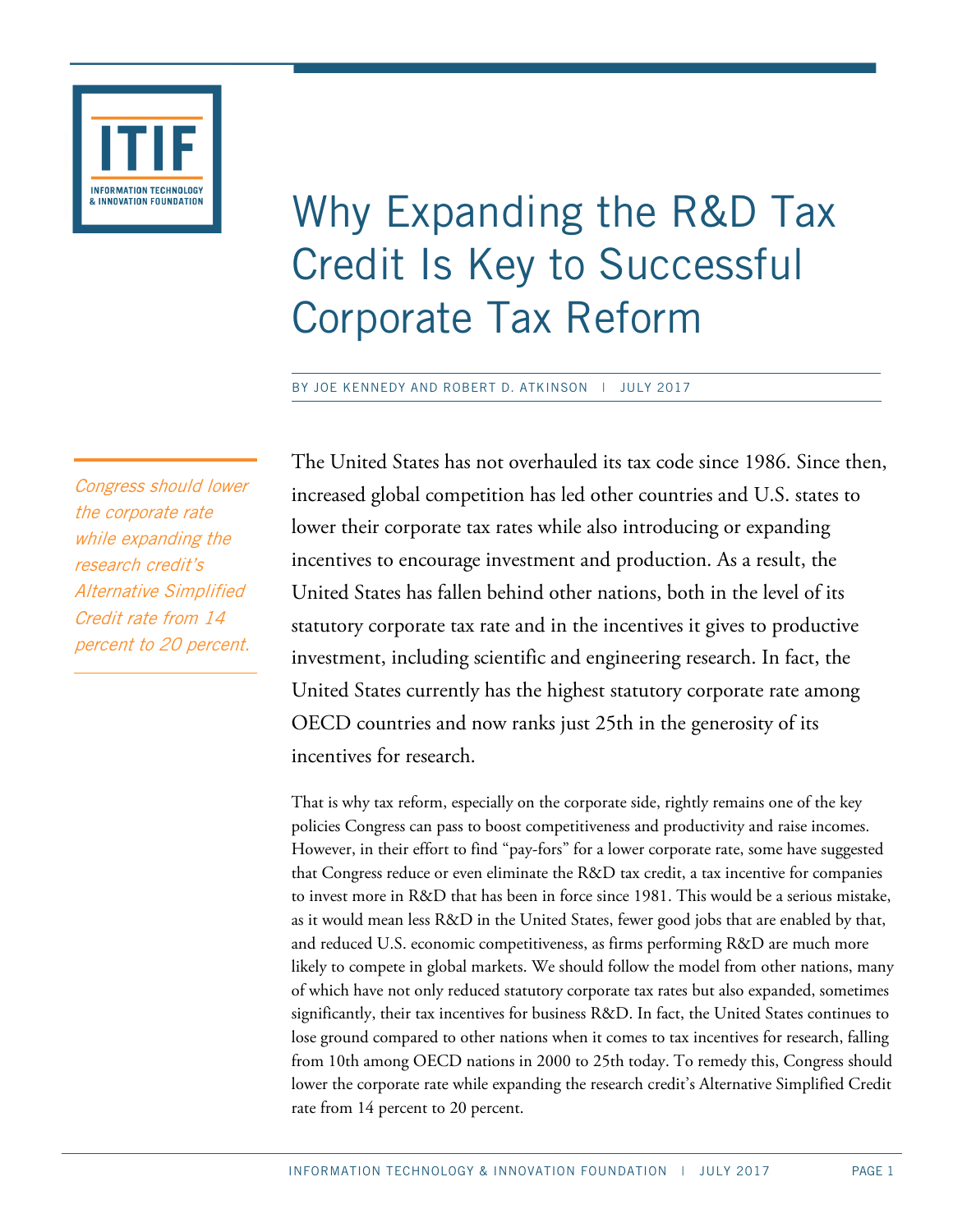The main purpose of tax reform should be to encourage economic growth by lowering the effective tax rate for investment. While ITIF does not believe that corporate tax reform should be revenue neutral, at least on a static scoring basis, one way to pay for at least some of the static revenue loss from lower rates is to eliminate many special tax breaks. But not all special tax provisions are bad. Some actually increase economic welfare by responding to clear market failures. The research and experimentation tax credit (also known as the research and development or R&D tax credit) is perhaps the most important of these. As noted below, economic studies show that it clearly increases the amount of research companies do in the United States and that this in turn increases social welfare. In 2015, Congress took an important step by finally making the credit a permanent part of the tax code. Reducing, or worse, eliminating the credit would be a huge step backward.

This paper briefly describes the current R&D tax credit. It then reviews the scholarly evidence supporting its efficiency in boosting domestic research and economic productivity. Although the United States was the first country to introduce a research tax credit, this report shows that it has continued to fall behind many of its competitors that have enacted more generous research incentives in an attempt to expand and draw more innovation to their economies. The paper concludes with a firm call for Congress to include a significant increase in the credit's generosity as part of any tax reform. Toward that end, Congress should increase the simplified version of the credit to 20 percent from its current value of 14 percent.

#### **A BRIEF DESCRIPTION OF THE CURRENT R&D TAX CREDIT**

The research and development tax credit (also known as the research and experimentation tax credit) was first enacted as a temporary provision of the Economic Recovery Tax Act of  $1981<sup>1</sup>$  $1981<sup>1</sup>$  Its inclusion was meant to reverse a long-term decline in private spending on research and development as a share of GDP. The credit was first scheduled to expire in 1985. Congress has since extended its provisions (often retroactively) many times until finally making it permanent as part of the Protecting Americans from Tax Hikes (PATH) Act of 2015.[2](#page-7-1)

In its original form, the provision gives companies a tax credit of 20 percent of their current year "qualified research expenditures" (QRE) in excess of an historical base amount. As a result, the credit only rewards companies for increasing their research and development spending over time. However, part of this benefit is offset by the inability to deduct qualifying expenditures from revenues when calculating taxable income. The credit's effectiveness is also reduced by the complexity of calculating base expenditures. In order to make the credit easier to use, Congress introduced the Alternative Simplified Credit (ASC), which equals 14 percent of a company's QREs above 50 percent of its average QREs during the previous three years. While some industries perform more R&D than others, all manufacturing industries and many service industries rely on R&D for competitive success.[3](#page-7-2) Moreover, while firms in states such as Michigan, Texas, and California conduct a significant amount of R&D, firms in every state conduct R&D.[4](#page-7-3)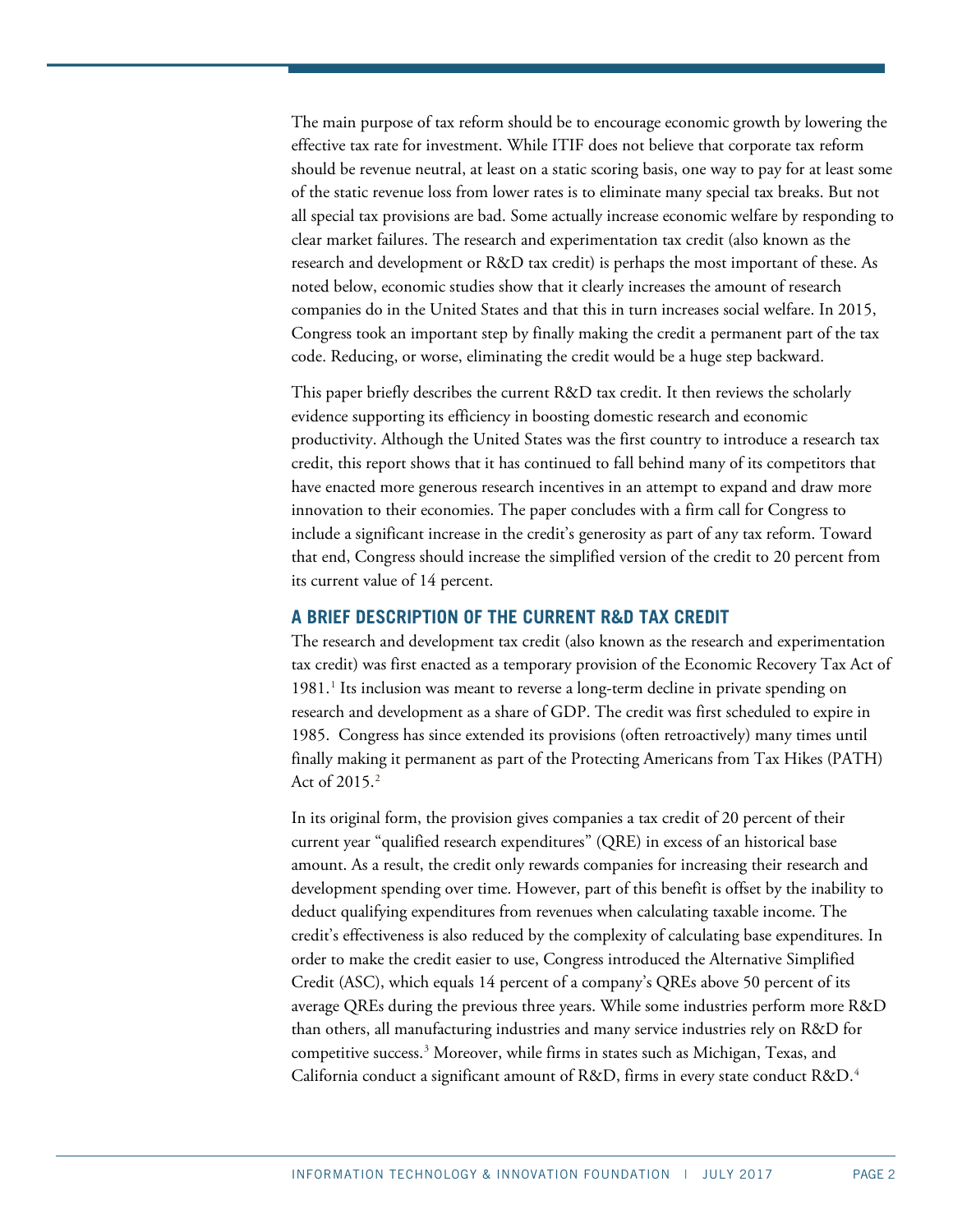## **THE ECONOMIC RATIONALE FOR THE R&D TAX CREDIT**

Unlike most special tax provisions, there is a clear and strong economic rationale for the R&D tax credit. Research expands the amount of knowledge in firms and the economy. This in turn leads to new innovations, e.g., changes in products or processes that lead to better and cheaper goods and services. Successful innovations spread, increasing economic productivity. Higher productivity is directly linked to higher standards of living.<sup>[5](#page-7-4)</sup> In fact, increases in innovation and productivity are the main drivers of higher incomes. Business research is also a key driver of global competitiveness for firms and nations.<sup>[6](#page-7-5)</sup>

Most firms will invest until the benefits they receive from more research equal the cost of conducting that research. Ideally, they would invest until the total benefits, to themselves and the rest of society, equal the costs. But research provides what economists call a positive externality: some of the benefits spill over to other companies and individuals. Because they cannot capture these extra benefits, firms don't consider them when making their research plans.

One economic study found that the median private rate of return from twenty prominent innovations was 27 percent. The median social rate of return, however, was 99 percent, implying substantial spillover effects.<sup>[7](#page-7-6)</sup> The Obama administration estimated that the social value created by one dollar of tax credit was between two and three dollars. [8](#page-7-7) Other studies have confirmed that the total returns to research are significantly larger than the private returns earned by the companies that pay for it.<sup>9</sup> As a result, as another study showed, companies conduct significantly less research than is socially optimal.[10](#page-7-9) The R&D tax credit partially addresses this imbalance between private and social benefits by lowering the after-tax cost of research for firms.

Increased innovation in the United States also creates more high-paying U.S. jobs.[11](#page-7-10) It does this in several ways.<sup>[12](#page-7-11)</sup> First, innovation helps firms in the United States stay ahead of their international competitors, producing higher market shares and more revenues with which to hire workers. For example, wages in information technology industries are 74 percent higher than average U.S. wages.<sup>[13](#page-7-12)</sup> Second, the generosity of the tax credit affects not only the amount of research firms do, but its location. Indeed, research has shown that the credit affects the choice of where to conduct research, which in turn can affect where a company places its highest-value production activities.<sup>[14](#page-7-13)</sup> Third, this expansion domestically has carry-over effects as innovations lower costs and increase competitiveness in other industries. For example, advances in information technology have affected productivity throughout the traded sector. Finally, the higher wages and lower prices that eventually result from higher productivity create a new source of demand across the economy.

# **ACADEMIC STUDIES HAVE SHOWN THAT THE R&D CREDIT CAUSES FIRMS TO DO MORE RESEARCH**

A previous ITIF report concluded that "Almost all scholarly studies conducted since the early 1990s find R&D tax incentives to be both effective and efficient."<sup>[15](#page-7-14)</sup> For example, a 2000 study by economists Bronwyn Hall and John Van Reenan found that from 1981 to

Almost all scholarly studies conducted since the early 1990s find R&D tax incentives to be both effective and efficient.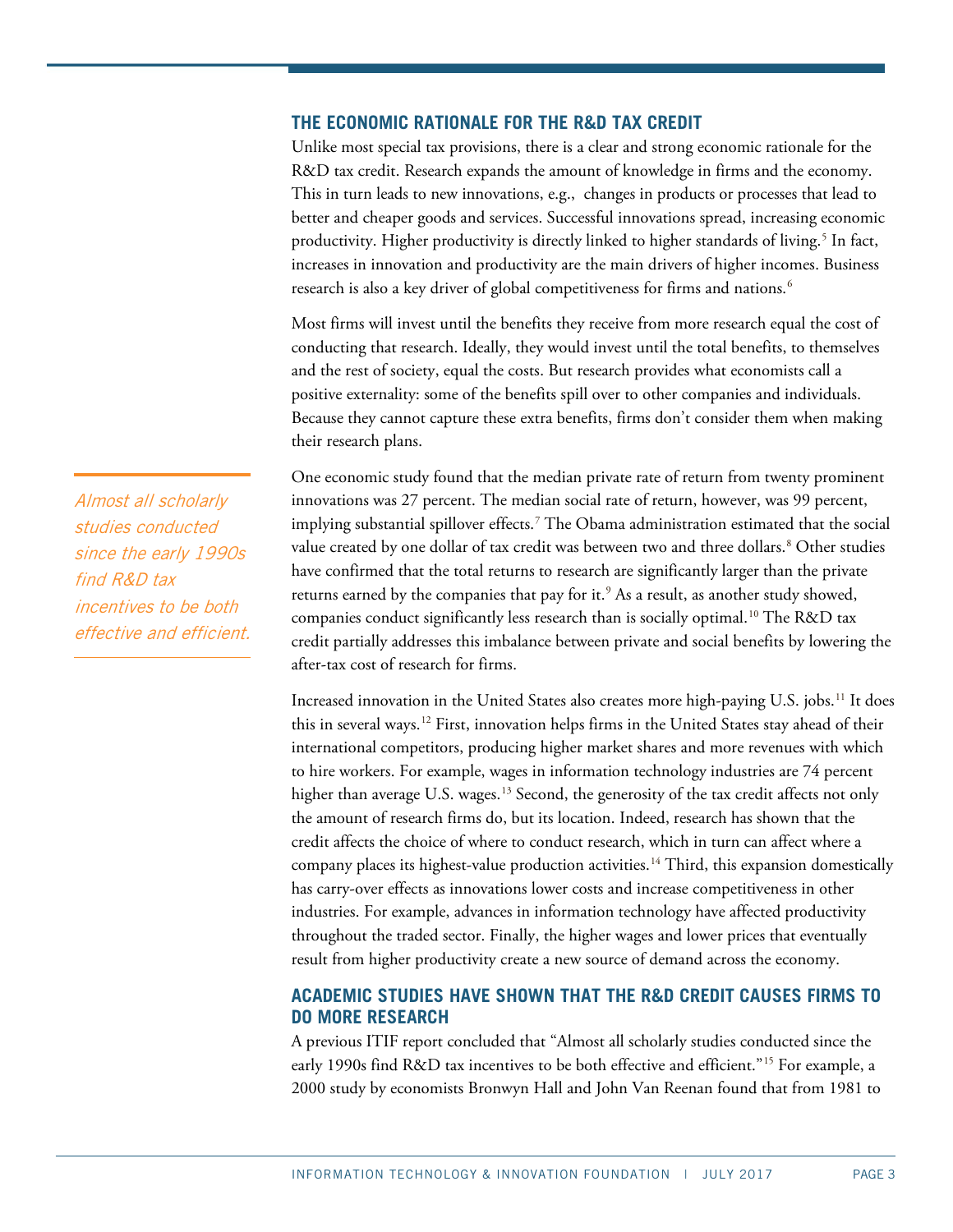1991 the U.S. R&D credit generated an additional dollar in research for every dollar lost in tax revenue.[16](#page-7-15) The former congressional Office of Technology Assessment concluded that "For every dollar lost in tax revenue, the R&D tax credit produces a dollar increase in reported R&D spending, on the margin."[17](#page-8-0) Other studies have found similar or greater results in the United States. [18](#page-8-1)

This situation is not unique to the United States. A study of Australian R&D tax incentives found that they created about one dollar of R&D for every lost dollar of tax revenue.[19](#page-8-2) A review of the literature found that the Canadian credit generates 98 cents in additional research for every dollar of tax credit and cites other studies showing effects as high as \$1.80 and \$1.90.<sup>[20](#page-8-3)</sup> The net gain to society was 11 cents for every dollar of credit.<sup>[21](#page-8-4)</sup> The same results hold for cross-country studies. Tax credits effectively stimulate additional business R&D.

Corporate R&D has become more global over the last 20 years as more nations have developed the technical talent to conduct R&D and companies operate in more markets abroad. Research shows that R&D tax incentives clearly affect the location of business R&D, not just the amount. For instance, a study of changes in California's R&D tax credits showed that it not only increased the total amount of research a firm did, it also attracted some existing research to California.[22](#page-8-5) Two additional studies showed that state incentives were very effective in getting firms to move their research to another state.<sup>[23](#page-8-6)</sup> The same effect occurs internationally. A multi-country study showed that R&D in one country responds to changes in the price of R&D in other countries, suggesting that innovation policies could play an important role in determining where research is located globally. [24](#page-8-7) Finally, a review of seven industrial groups in 12 countries concluded that U.S. technological dominance is eroding at a rapid pace and that foreign affiliates of U.S. firms conducted more research in countries with R&D tax incentives.<sup>[25](#page-8-8)</sup>

These two factors are at the root of ITIF's earlier calculations that increasing the ASC to 20 percent would create 162,000 jobs, generate 3,850 additional patents each year, and increase productivity by 0.64 percent and GDP by \$66 billion per year. And the increased tax revenues from this additional economic activity would begin to exceed the expenditure loss from the tax credits within 15 years.<sup>[26](#page-8-9)</sup>

# **THE UNITED STATES CONTINUES TO FALL BEHIND IN THE GENEROSITY OF ITS RESEARCH INCENTIVE**

ITIF has long tracked the slow decline of the relative generosity of the U.S. R&D tax credit compared to other nations.<sup>[27](#page-8-10)</sup> Just as other countries have lowered their statutory tax rates in order to encourage more investment and faster growth, they have also been lowering the effective rate on research activity within their jurisdictions, often by enacting or expanding a tax credit or deduction for investments in research. In addition, at least 15 nations have put in place "innovation boxes" where they tax income from innovation-based products and services at a significantly lower rate.<sup>[28](#page-8-11)</sup>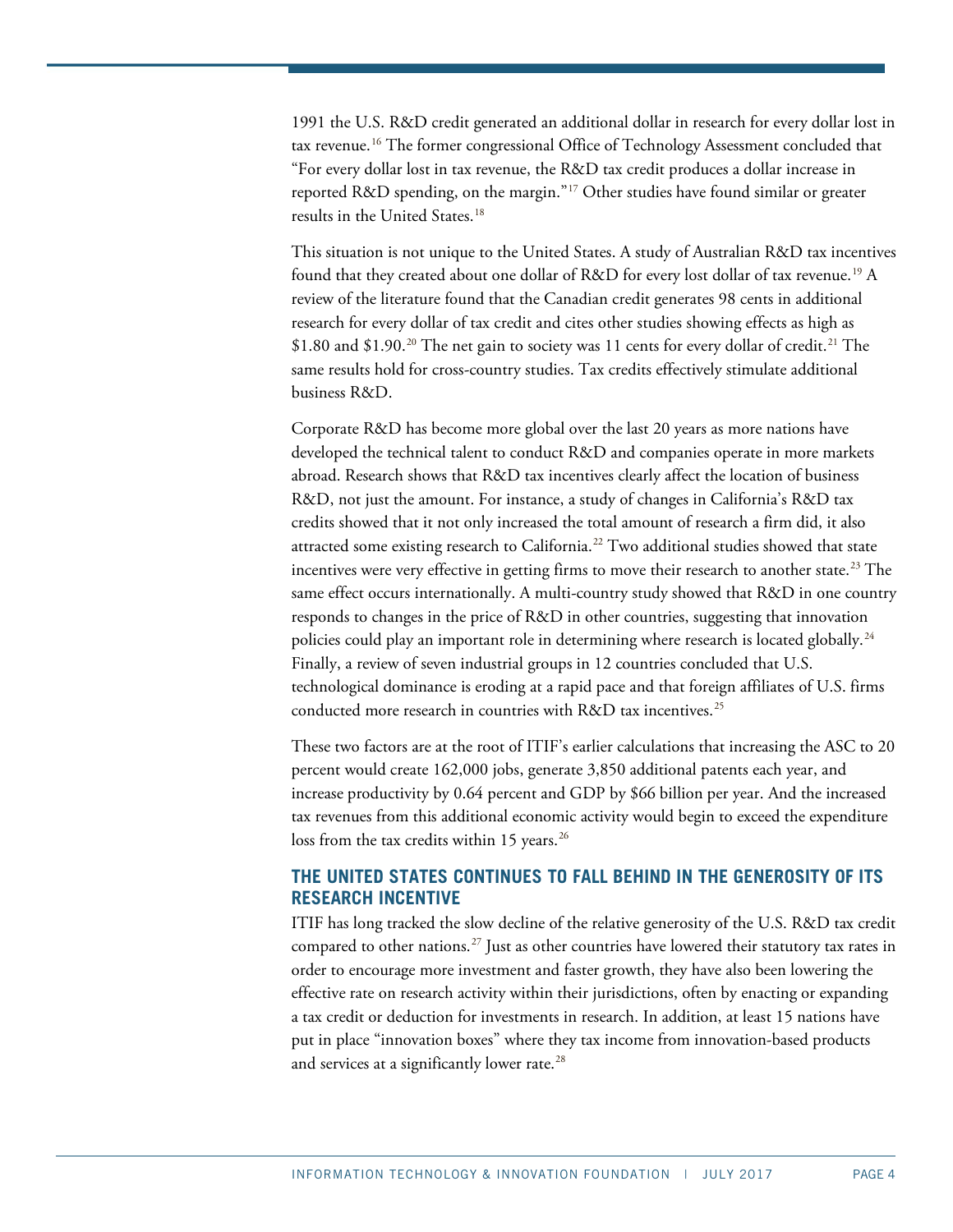The Organization for Economic Cooperation and Development (OECD) measures a country's tax generosity toward research with a measure called the B-index, first developed by Jacek Warda.[29](#page-8-12) The B-index measures the level of pre-tax profit a "representative" firm would need in order to break even on one dollar of additional R&D spending on a present value basis.<sup>[30](#page-8-13)</sup> The generosity of the tax credit is then measured as one minus the B-index. Appendix A shows OECD calculations of the tax subsidy for 42 countries in 2016.

Relative to other nations, the United States has steadily fallen in the relative generosity of its tax incentive for conducting research. In the late 1980s, the U.S. credit was the most generous among OECD members. By 2004, it had fallen to 17th. [31](#page-9-0) By 2014, the United States ranked 19th among OECD countries and 27th among all countries measured. Unfortunately, its ranking has continued to slip since then. In 2016, the U.S. ranking among just the OECD nations was 25th for large firms and 26th for small and mediumsized enterprises. (See figure 1.)



 $\mathbf{1}$ #7 5 #10 10 U.S. Ranking #14 15 #18 #19 20 #25 25 35 1990 1996 2000 2004 2008 2012 2016

In recent years many nations have doubled down on this approach in order to boost their innovation economies.<sup>[33](#page-9-2)</sup> A recent report by KPMG lists several countries that have increased their R&D incentives since 2012:<sup>[34](#page-9-3)</sup>

- In 2016 Austria increased its R&D credit from 10 percent to 12 percent.
- The Czech Republic increased the special allowance that firms can deduct from their tax base by between 10 percent and 110 percent of R&D costs.
- France implemented a new R&D tax incentive for prototype designs by small and medium enterprises.
- Italy introduced a renewed R&D tax credit.
- Spain now gives cash refunds to taxpayers who do not owe taxes or have reached the annual limit on applying tax credits.
- Sweden passed R&D tax relief for R&D personnel.
- The United Kingdom put in place 10 percent taxable cash credits for large companies. A more generous provision applies to small and medium enterprises.

Relative to other nations, the United States has steadily fallen in the relative generosity of its tax incentive for conducting research.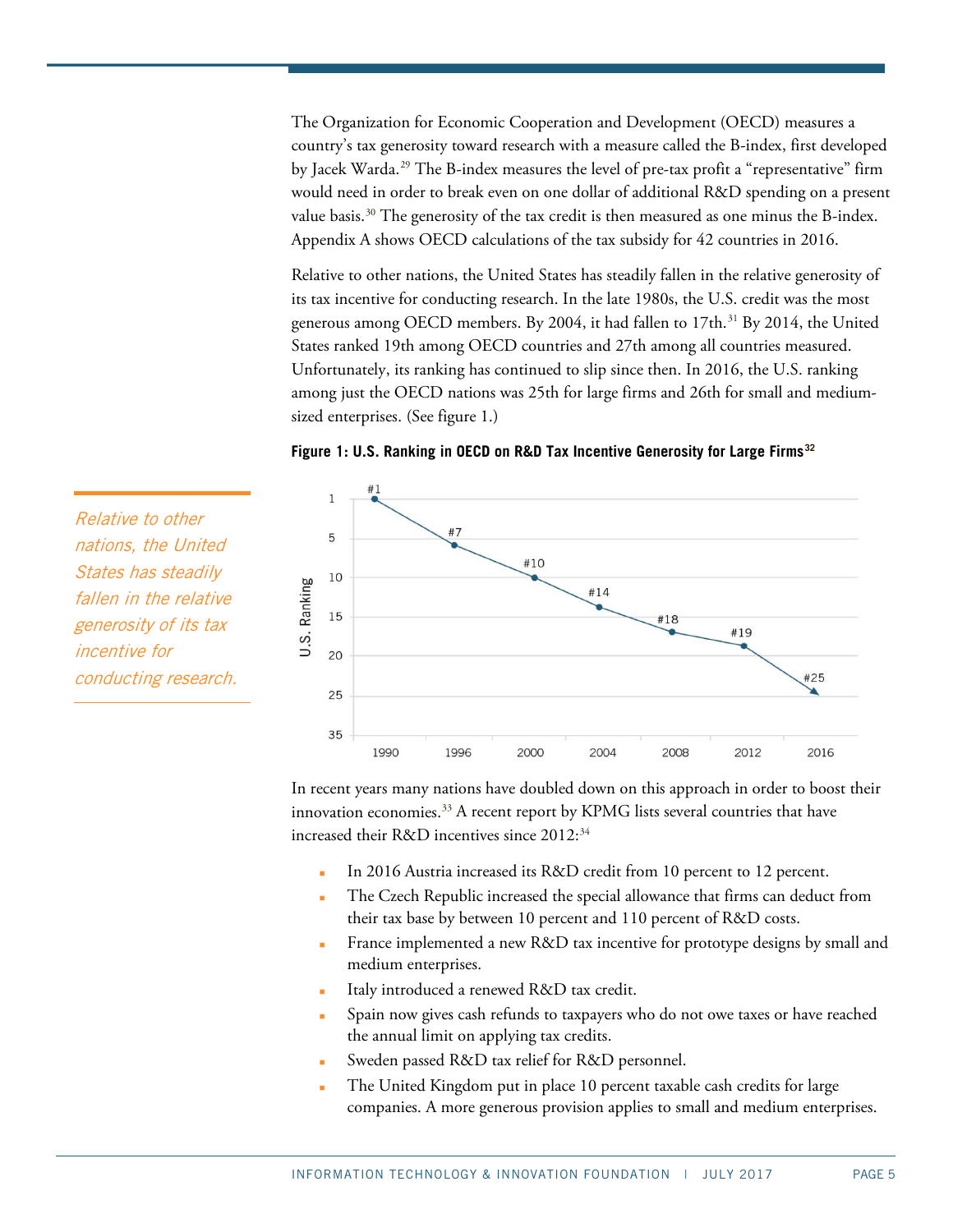## **CONCLUSION**

ITIF has designated an improved R&D tax credit as one of five "must-have" items in order for tax reform to be a success.<sup>[35](#page-9-4)</sup> The U.S. tax code has failed to reflect changes in the international economy that increase the competitive pressure on American companies in globally traded sectors. These changes include increased trade in goods and services and greater capital mobility. But they also include purposeful efforts by virtually all of the country's main economic competitors to create a more welcoming tax code, both by reducing statutory corporate rates and by enacting or expanding incentives to target research and investment.

As a result of its inaction, the generosity of the United States research and development credit has steadily fallen behind that of other countries, going from the most generous in the OECD to 25th. The main purpose of tax reform is to increase the incentives for productive investment in the United States. Lower statutory rates do this, but not if it comes at the expense of elimination of the tax credit. Now that Congress has made it a permanent part of the tax code, legislators need to restore the U.S. ranking, at a minimum by increasing the ASC to 20 percent.

| <b>Country</b>  | <b>Large Firms</b> | <b>Small and Medium</b><br><b>Enterprises</b> |
|-----------------|--------------------|-----------------------------------------------|
| Australia       | 0.07               | 0.18                                          |
| Austria         | 0.15               | 0.15                                          |
| Belgium         | 0.11               | 0.11                                          |
| <b>Brazil</b>   | 0.26               | 0.16                                          |
| <b>Bulgaria</b> | 0.00               | 0.00                                          |
| Canada          | 0.13               | 0.30                                          |
| Chile           | 0.13               | 0.29                                          |
| China           | 0.15               | 0.15                                          |
| Cyprus          | 0.00               | 0.00                                          |
| Czech Republic  | 0.21               | 0.21                                          |
| <b>Denmark</b>  | $-0.01$            | $-0.01$                                       |
| Finland         | $-0.01$            | $-0.01$                                       |
| France          | 0.26               | 0.43                                          |
| Germany         | $-0.02$            | $-0.02$                                       |
| Greece          | 0.11               | 0.11                                          |
| Hungary         | 0.30               | 0.20                                          |
| Iceland         | 0.22               | 0.22                                          |
|                 |                    |                                               |

#### **APPENDIX A: 2016 B-INDEX VALUES FOR PROFITABLE FIRMS[36](#page-9-5)**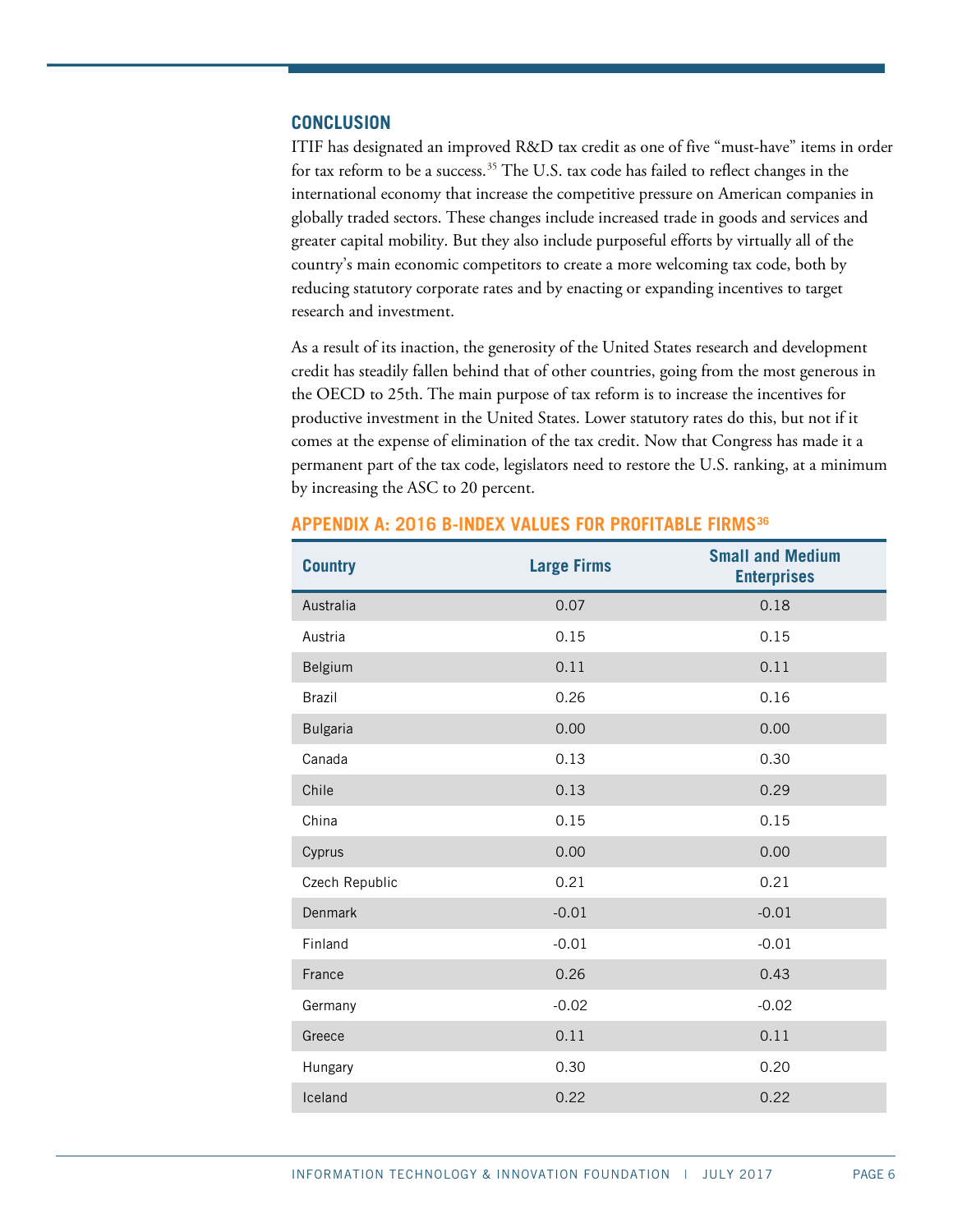| Ireland              | 0.29    | 0.29    |
|----------------------|---------|---------|
| Italy                | 0.09    | 0.09    |
| Japan                | 0.13    | 0.14    |
| Korea                | 0.04    | 0.25    |
| Latvia               | 0.31    | 0.31    |
| Lithuania            | 0.32    | 0.32    |
| Luxembourg           | $-0.01$ | $-0.01$ |
| Mexico               | $-0.01$ | $-0.01$ |
| Netherlands          | 0.21    | 0.21    |
| New Zealand          | $-0.02$ | $-0.02$ |
| Norway               | 0.08    | 0.22    |
| Poland               | 0.05    | 0.06    |
| Portugal             | 0.36    | 0.37    |
| Romania              | 0.08    | 0.08    |
| Russian Federation   | 0.07    | 0.07    |
| Slovak Republic      | 0.11    | 0.11    |
| Slovenia             | 0.19    | 0.19    |
| South Africa         | 0.16    | 0.16    |
| Spain                | 0.36    | 0.36    |
| Sweden               | 0.05    | 0.05    |
| Switzerland          | $-0.01$ | $-0.01$ |
| Turkey               | 0.23    | 0.23    |
| United Kingdom       | 0.10    | 0.29    |
| <b>United States</b> | 0.04    | 0.04    |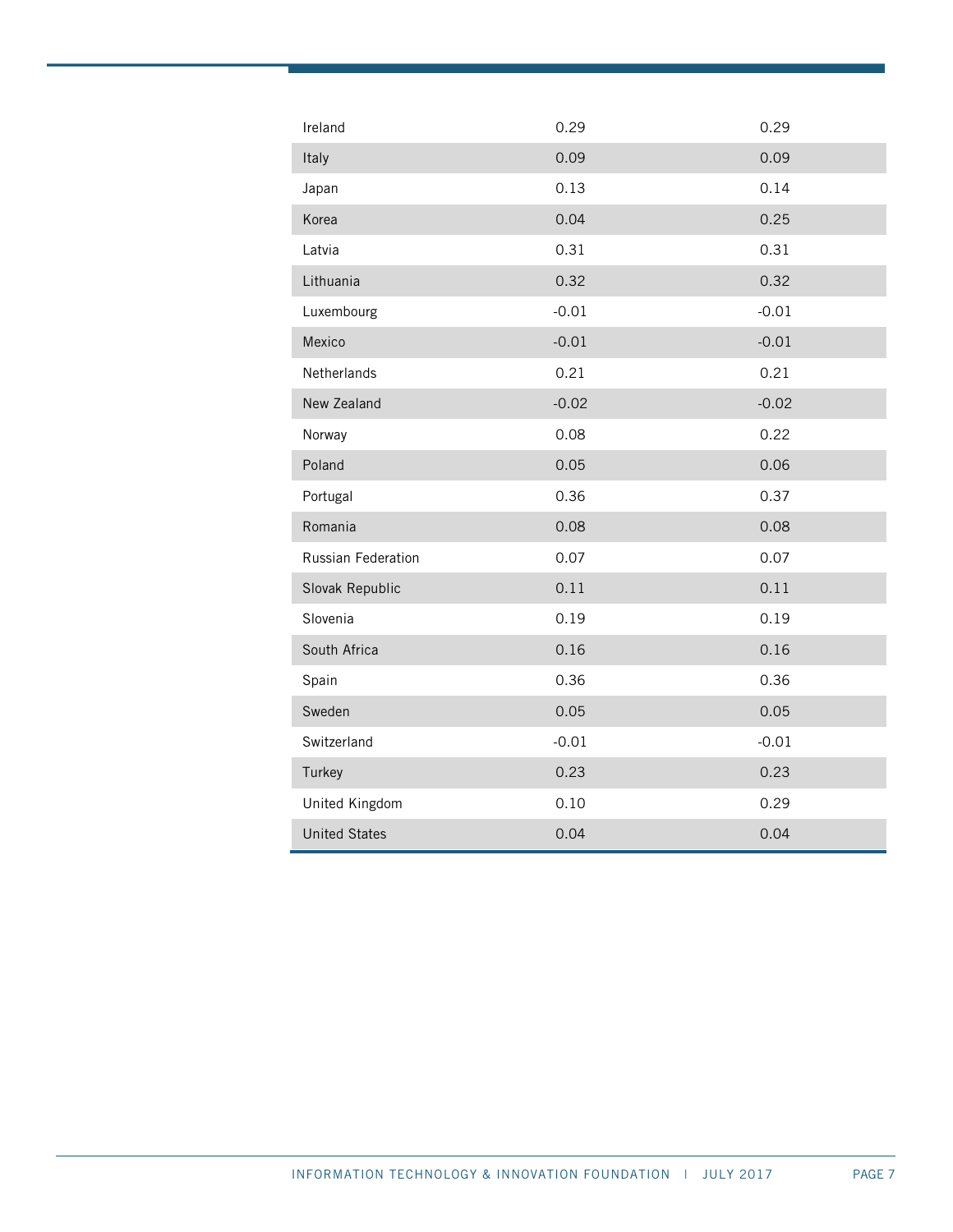## **ENDNOTES**

- <span id="page-7-0"></span>1. P.L 97-34. The credit is currently codified in Section 41 of the Internal Revenue Code.
- 2. P.L. 114-113.
- <span id="page-7-2"></span><span id="page-7-1"></span>3. For data on R&D by industry see National Science Foundation, *Science and Engineering Indicators: 2016*  (National Science Foundation, 2017), [https://www.nsf.gov/statistics/2016/nsb20161/uploads/1/nsb20161.pdf.](https://www.nsf.gov/statistics/2016/nsb20161/uploads/1/nsb20161.pdf)
- <span id="page-7-3"></span>4. John Wu, Adams Nager, and Joseph Chuzhin, "High-Tech Nation: How Technological Innovation Shapes America's 435 Congressional Districts" (Innovation Technology and Innovation Foundation, November 2016)[, https://itif.org/publications/2016/11/28/technation.](https://itif.org/publications/2016/11/28/technation)
- <span id="page-7-4"></span>5. Robert D. Atkinson, "Expanding the Research and Development Tax Credit to Drive Innovation, Competitiveness and Prosperity" (Information Technology and Innovation Foundation, April 2007), [https://itif.org/publications/2007/04/02/expanding-research-and-development-tax-credit-drive](https://itif.org/publications/2007/04/02/expanding-research-and-development-tax-credit-drive-innovation)[innovation.](https://itif.org/publications/2007/04/02/expanding-research-and-development-tax-credit-drive-innovation)
- <span id="page-7-5"></span>6. Michael E. Porter and Jan W. Rivkin, "The Looming Challenge to U.S. Competitiveness," *Harvard Business Review,* March 2012, [https://hbr.org/2012/03/the-looming-challenge-to-us-competitiveness.](https://hbr.org/2012/03/the-looming-challenge-to-us-competitiveness)
- <span id="page-7-6"></span>7. J.G. Tewksbury, M.S. Crandall, and W.E. Crane, "Measuring the Societal Benefits of Innovation," *Science* 209, no. 4457, (1980).
- <span id="page-7-7"></span>8. The White House and the Department of Treasury, "The President's Framework for Business Tax Reform" (The White House February 2012), 12[, https://www.treasury.gov/resource-center/tax](https://www.treasury.gov/resource-center/tax-policy/tax-analysis/Documents/OTA-Report-Business-Tax-Reform-2012.pdf)[policy/tax-analysis/Documents/OTA-Report-Business-Tax-Reform-2012.pdf.](https://www.treasury.gov/resource-center/tax-policy/tax-analysis/Documents/OTA-Report-Business-Tax-Reform-2012.pdf)
- <span id="page-7-8"></span>9. Nicolas Bloom, Mark Schankerman, and John Van Reenen, "Identifying Technology Spillovers and Product Market Rivalry," *Econometricia,* 81, no. 4 (July 2013), 1347-93; Laura Tyson and Greg Linden, "The Corporate R&D Tax Credit and U.S. Innovation and Competiveness: Gauging the Economic and Fiscal Effectiveness of the Credit" (Center for American Progress, 2012); Bronwyn H. Hall, Jacques Mairesse, and Pierre Mohnen, 'Measuring the Returns to R&D" *Handbook of the Economics of Innovation, 2* (2010).
- <span id="page-7-9"></span>10. Charles I. Jones and John C. Williams, "Measuring the Social Return to R&D," *Quarterly Journal of Economics*, 113, no. 4 (November 1998), 1119-35.
- <span id="page-7-10"></span>11. Oren M. Levin-Waldman, "Linking the Minimum Wage to Productivity" (working paper No. 219, Levy Economics Institute, 1997)[, http://papers.ssrn.com/sol3/papers.cfm?abstract\\_id=104908.](http://papers.ssrn.com/sol3/papers.cfm?abstract_id=104908)
- <span id="page-7-11"></span>12. Luke A. Stewart, Jacek Warda, and Robert D. Atkinson, "We're #27!: The United States Lags Far Behind in R&D Tax Incentive Generosity" (Information Technology and Innovation Foundation, July 2012), [https://itif.org/publications/2012/07/19/we%E2%80%99re-27-united-states-lags-far-behind-rd-tax](https://itif.org/publications/2012/07/19/we%E2%80%99re-27-united-states-lags-far-behind-rd-tax-incentive-generosity)[incentive-generosity.](https://itif.org/publications/2012/07/19/we%E2%80%99re-27-united-states-lags-far-behind-rd-tax-incentive-generosity)
- <span id="page-7-12"></span>13. Robert D. Atkinson and Luke A. Stewart, "Just the Facts: The Economic Benefits of Information and Communications Technology" (Information Technology and Innovation Foundation, May 2013), [https://itif.org/publications/2013/05/13/just-facts-benefits-information-and-communications](https://itif.org/publications/2013/05/13/just-facts-benefits-information-and-communications-technology)[technology.](https://itif.org/publications/2013/05/13/just-facts-benefits-information-and-communications-technology)
- <span id="page-7-13"></span>14. B. Anthony Billings, "Are U.S. Tax Incentives for Corporate R&D Likely to Motivate American Firms to Perform Research Abroad?" *Tax Executive,* (July 2003); Nick Bloom and Rachel Griffith, "The Internationalization of UK R&D," *Fiscal Studies*, 22 No. 3 (2001).
- <span id="page-7-15"></span><span id="page-7-14"></span>15. Luke A. Stewart, Jacek Warda, and Robert D. Atkinson, "We're #27!" 3.
- 16. Bronwyn Hall and John Van Reenan, "How Effective Are Fiscal Incentives for R&D? A Review of the Evidence," *Research Policy,* 29, no. 4-5 (2000).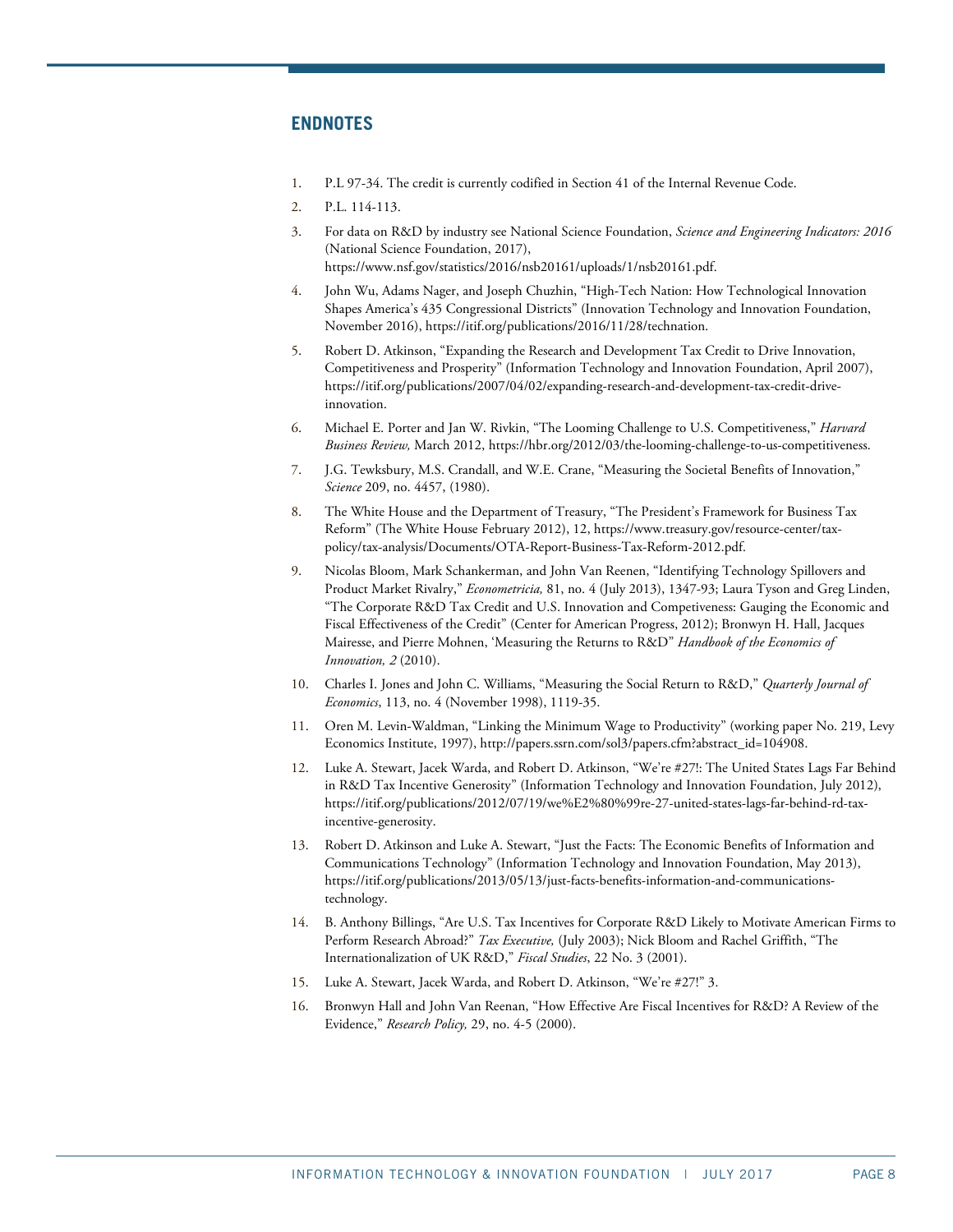- <span id="page-8-0"></span>17. See Bronwyn H. Hall, "Effectiveness of Research and Experimental Tax Credits: Critical Literature Review and Research Design" (technical report, Office of Technology Assessment, Washington, D.C., 1995), 18 (italics in original)[, http://ota.fas.org/reports/9558.pdf.](http://ota.fas.org/reports/9558.pdf)
- <span id="page-8-1"></span>18. Coopers & Lybrand, "Economic Benefits of the R&D Tax Credit" (New York: Coopers & Lybrand, 1998).
- <span id="page-8-2"></span>19. Australian Bureau of Industry Economics, "R&D, Innovation and Competitiveness: An Evaluation of the R&D Tax Concession" (Canberra: Australian Government Publishing Service, 1993). In 2011, Australia replaced its system of R&D super deductions with a system of R&D tax credits.
- <span id="page-8-3"></span>20. Marcel Dagenais, Pierre Mohnen, and Pierre Therrien, "Do Canadian Firms Respond to Fiscal Incentives to Research and Development?" (working paper, CIRANO, Montreal, Québec, 1997).
- <span id="page-8-4"></span>21. Mark Parsons and Nicholas Phillips, "An Evaluation of the Federal Tax Credit for Scientific Research and Experimental Development" (working paper, Department of Finance Canada, September 2007), [http://publications.gc.ca/collections/collection\\_2008/fin/F21-8-2007-8E.pdf.](http://publications.gc.ca/collections/collection_2008/fin/F21-8-2007-8E.pdf)
- <span id="page-8-5"></span>22. Lolita Paff, "State-Level R&D Tax Credits: A Firm-Level Analysis" *Topics in Economic Analysis & Policy,*  5 no 1 (2005).
- <span id="page-8-6"></span>23. Daniel J. Wilson, "Beggar Thy Neighbor? The In-State, Out-of-State and Aggregate Effects of R&D Tax Credits," *The Review of Economics and Statistics,* 91 no.2 (2009)[, http://www.frbsf.org/economic](http://www.frbsf.org/economic-research/economists/daniel-wilson/wilson-BTN-final.pdf)[research/economists/daniel-wilson/wilson-BTN-final.pdf;](http://www.frbsf.org/economic-research/economists/daniel-wilson/wilson-BTN-final.pdf) Yonghong Wu, "State R&D Tax Credits and High-Technology Establishments," *European Development Quarterly,* 22 no. 2 (2008), [http://journals.sagepub.com/doi/pdf/10.1177/0891242408316728.](http://journals.sagepub.com/doi/pdf/10.1177/0891242408316728)
- <span id="page-8-7"></span>24. Bloom and Griffith, "The Internationalization of UK R&D."
- <span id="page-8-8"></span>25. Billings, "Are U.S. Tax Incentives for Corporate R&D Likely to Motivate American Firms to Perform Research Abroad?" See also Nick Bloom, Rachel Griffith, and John Van Reenen, "Do Tax Credits Work? Evidence From a Panel of Countries 1979-1997," *Journal of Public Economics,* 85 no. 1, (2002).
- <span id="page-8-9"></span>26. Robert D. Atkinson, "Create Jobs by Expanding the R&D Tax Credit" (Information Technology and Innovation Foundation, July 2012)[, https://itif.org/publications/2010/01/26/create-jobs-expanding-rd](https://itif.org/publications/2010/01/26/create-jobs-expanding-rd-tax-credit)[tax-credit.](https://itif.org/publications/2010/01/26/create-jobs-expanding-rd-tax-credit)
- <span id="page-8-10"></span>27. These studies include; Luke A. Stewart, Jacek Warda, and Robert D. Atkinson, "We're #27!: The United States Lags Far Behind in R&D Tax Incentive Generosity (Information Technology and Innovation Foundation, July 2012)[, https://itif.org/publications/2012/07/19/we%E2%80%99re-27-united-states](https://itif.org/publications/2012/07/19/we%E2%80%99re-27-united-states-lags-far-behind-rd-tax-incentive-generosity)[lags-far-behind-rd-tax-incentive-generosity;](https://itif.org/publications/2012/07/19/we%E2%80%99re-27-united-states-lags-far-behind-rd-tax-incentive-generosity) Robert D. Atkinson and Scott M. Andes, "U.S. Continues to Tread Water in Global R&D Tax Incentives" (Information Technology and Innovation Foundation, August 2009), [https://itif.org/publications/2009/08/13/us-continues-tread-water-global-rd-tax](https://itif.org/publications/2009/08/13/us-continues-tread-water-global-rd-tax-incentives)[incentives;](https://itif.org/publications/2009/08/13/us-continues-tread-water-global-rd-tax-incentives) Robert D. Atkinson, "The Research and Experimentation Tax Credit: A Critical Policy Tool for Boosting Research and Enhancing U.S. Economic Competitiveness" (Information Technology and Innovation Foundation, September 2006)[, https://itif.org/publications/2006/09/05/research-and](https://itif.org/publications/2006/09/05/research-and-experimentation-tax-credit-critical-policy-tool-boosting)[experimentation-tax-credit-critical-policy-tool-boosting.](https://itif.org/publications/2006/09/05/research-and-experimentation-tax-credit-critical-policy-tool-boosting)
- <span id="page-8-11"></span>28. PwC, "Global Research & Development Incentives Group" (PwC, April 2017), [http://www.pwc.com/gx/en/tax/pdf/pwc-global-r-and-d-brochure-april-2017.pdf;](http://www.pwc.com/gx/en/tax/pdf/pwc-global-r-and-d-brochure-april-2017.pdf) Robert D. Atkinson, "An Easy Checkoff for Global Competitiveness: The Case for a U.S. Innovation Box" (Information Technology and Innovation Foundation, November 2015)[, http://www2.itif.org/2015-innovation](http://www2.itif.org/2015-innovation-boxes.pdf)[boxes.pdf.](http://www2.itif.org/2015-innovation-boxes.pdf)
- <span id="page-8-12"></span>29. Jacek Warda, "Measuring the Value of R&D Tax Treatment in OECD Countries," *Science Technology Industry Review,"* 27 (2001)[, http://www.oecd.org/sti/37124998.pdf.](http://www.oecd.org/sti/37124998.pdf)
- <span id="page-8-13"></span>30. Organization for Economic Cooperation and Development, "Definition, Interpretation and Calculation of the *B-index*" (OECD), www.oecd.org/sti/b-index.pdf.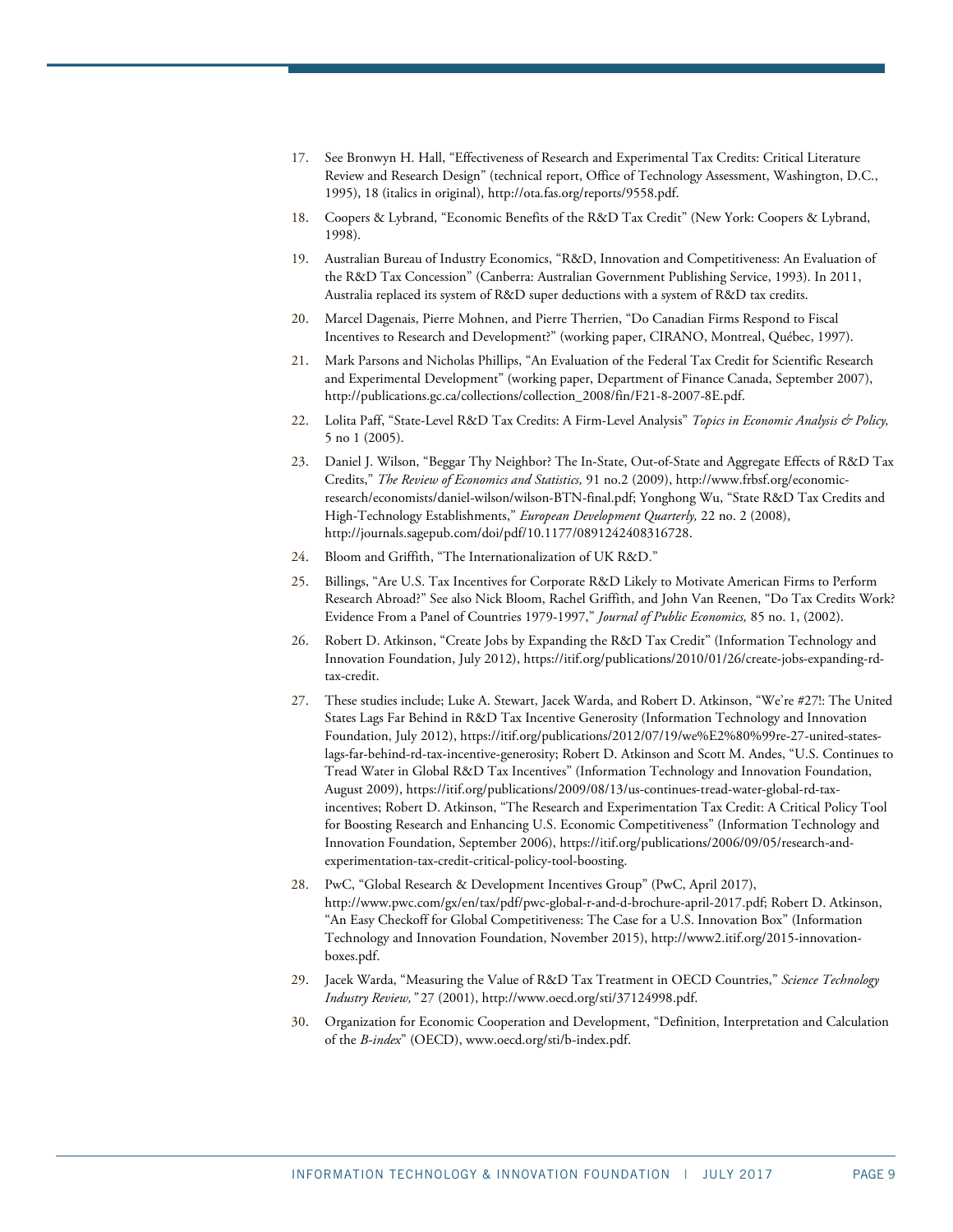- <span id="page-9-0"></span>31. Robert D. Atkinson, "Expanding the Research and Development Tax Credit to Drive Innovation, Competitiveness and Prosperity."
- <span id="page-9-1"></span>32. OECD, "Measuring Tax Support for R&D and Innovation," [http://www.oecd.org/sti/rd-tax-incentive](http://www.oecd.org/sti/rd-tax-incentive-indicators.htm)[indicators.htm;](http://www.oecd.org/sti/rd-tax-incentive-indicators.htm) Luke Steward, Jacek Warda and Robert Atkinson, "We're #27!"; Robert D. Atkinson, "Expanding the Research and Development Tax Credit to Drive Innovation, Competitiveness and Prosperity"; OECD, "Tax Treatment of Business Investments in Intellectual Assets: An International Comparison," May 22, 2006, http://www.oecd-ilibrary.org/science-and-technology/tax-treatment-ofbusiness-investments-in-intellectual-assets\_672304513676; Jacek Warda, "Measuring the Value of R&D Tax Treatment in OECD Countries," 2001, [http://www.oecd.org/sti/37124998.pdf;.](http://www.oecd.org/sti/37124998.pdf;%20OECD,%20http:/www.oecd.org/sti/Tax_subsidy.xls) OECD, [http://www.oecd.org/sti/Tax\\_subsidy.xls.](http://www.oecd.org/sti/37124998.pdf;%20OECD,%20http:/www.oecd.org/sti/Tax_subsidy.xls) In certain years values were not conducted for a few OECD countries. For example, in 2012, Estonia and Latvia were omitted. The 2016 estimates did not calculate values for Estonia and Israel.
- <span id="page-9-2"></span>33. Robert D. Atkinson, "An Easy Checkoff for Global Competitiveness: The Case for a U.S. Innovation Box" (Information Technology and Innovation Foundation, November 2015), [http://www2.itif.org/2015-innovation-boxes.pdf;](http://www2.itif.org/2015-innovation-boxes.pdf) Robert D. Atkinson and Scott M. Andes, "Patent Boxes: Innovation in Tax Policy and Tax Policy for Innovation" (Information Technology and Innovation Foundation, October 2011)[, http://www.itif.org/files/2011-patent-box-final.pdf.](http://www.itif.org/files/2011-patent-box-final.pdf)
- <span id="page-9-3"></span>34. KPMG, "EMRA R&D Incentives Guide" (KPMG, 2017), [https://assets.kpmg.com/content/dam/kpmg/xx/pdf/2017/04/emea-rd-incentives-guide-web-](https://assets.kpmg.com/content/dam/kpmg/xx/pdf/2017/04/emea-rd-incentives-guide-web-04182017.pdf)[04182017.pdf.](https://assets.kpmg.com/content/dam/kpmg/xx/pdf/2017/04/emea-rd-incentives-guide-web-04182017.pdf)
- <span id="page-9-4"></span>35. Joe Kennedy, "Five Must-Haves (and Five Nice-to-Haves) for Pro-Growth Corporate Tax Reform" (Information Technology and Innovation Foundation, February 2017), [https://itif.org/publications/2017/02/21/five-must-haves-and-five-nice-haves-pro-growth-corporate-tax](https://itif.org/publications/2017/02/21/five-must-haves-and-five-nice-haves-pro-growth-corporate-tax-reform)[reform.](https://itif.org/publications/2017/02/21/five-must-haves-and-five-nice-haves-pro-growth-corporate-tax-reform)
- <span id="page-9-5"></span>36. OECD, "Tax subsidy rates on R&D expenditures, 2016," [http://www.oecd.org/sti/Tax\\_subsidy.xls.](http://www.oecd.org/sti/Tax_subsidy.xls)